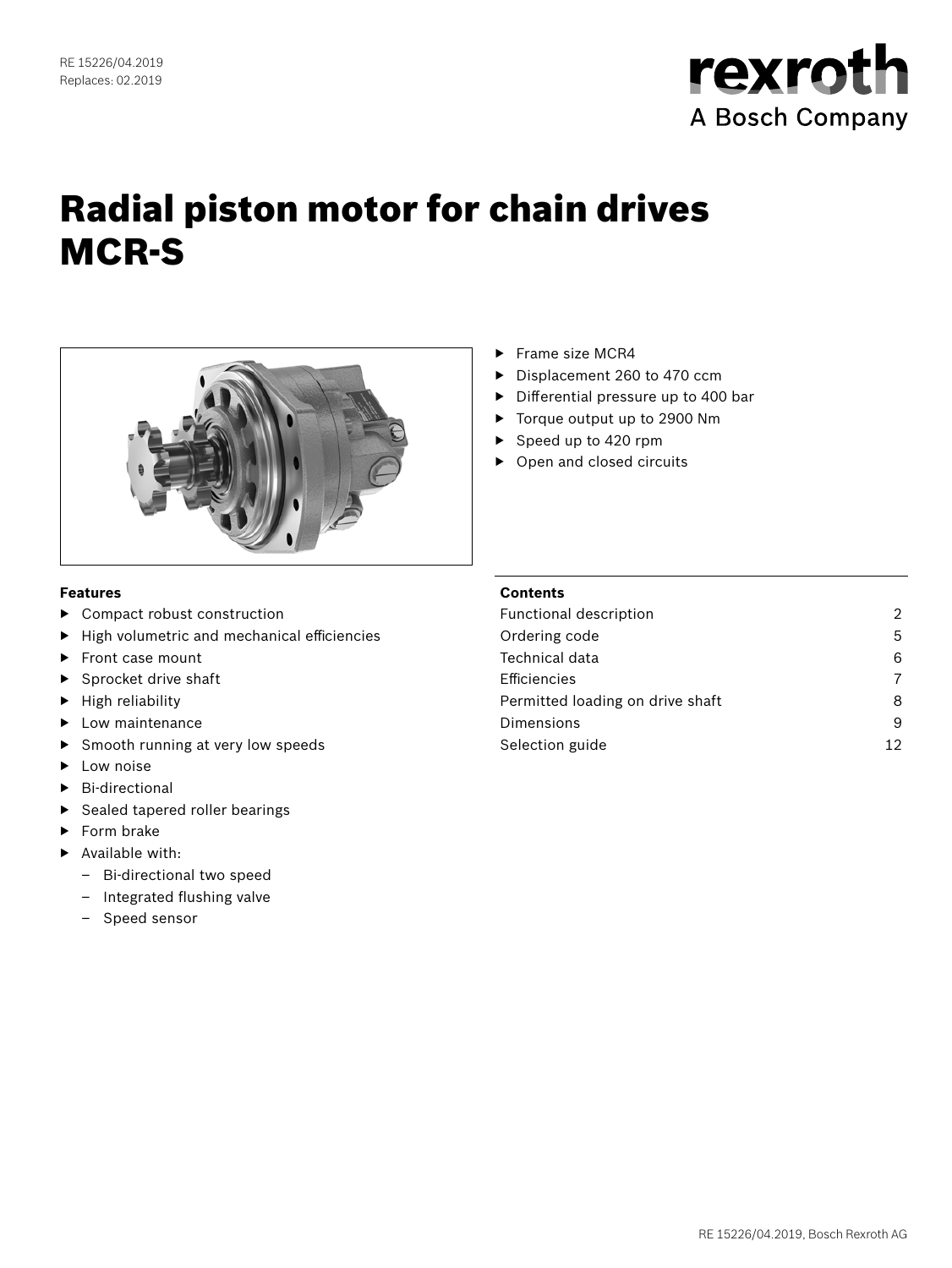<span id="page-1-0"></span>2 **MCR-S** | Radial piston motor for chain drives Functional description

# **Functional description**



Hydraulic motors, of the type MCR-S, are radial piston motors with front case mounting and sprocket shaft. The MCR-S motors are intended for open or closed circuit operations as drive motors for chain drive functions. The MCR-S motor has the potential to be used in a wide range of applications such as municipal vehicles, agricultural and forestry machines however, the main application for this motor is skid steer loaders.

#### **Construction**

Two part housing (**1**, **2**), rotary group (**3**, **4, 8**), cam (**5**), drive shaft (**6**) and flow distributor (**7**)

#### **Transmission**

The cylinder block (**4**) is connected to the shaft (**6**) by means of splines. The pistons (**3**) are arranged radially in the cylinder block (**4**) and make contact with the cam (**5**) via rollers (**8**).

#### **Torque generation**



The number of working and return strokes corresponds to the number of lobes on the cam multiplied by number of pistons in the cylinder block.

#### **Flow paths**

The ports **A** and **B**, which are located in the rear case, direct oil through the distributor to the cylinder chambers (**E**).

#### **Bearings**

Tapered roller bearings capable of transmitting high axial and radial forces are fitted as standard.

#### **Freewheeling**

Contact the Engineering Department at Bosch Rexroth, Glenrothes for freewheeling. This is available as special order for certain configurations.

For more detail refer to information sheet 15225-02 "Freewheeling on MCR motors"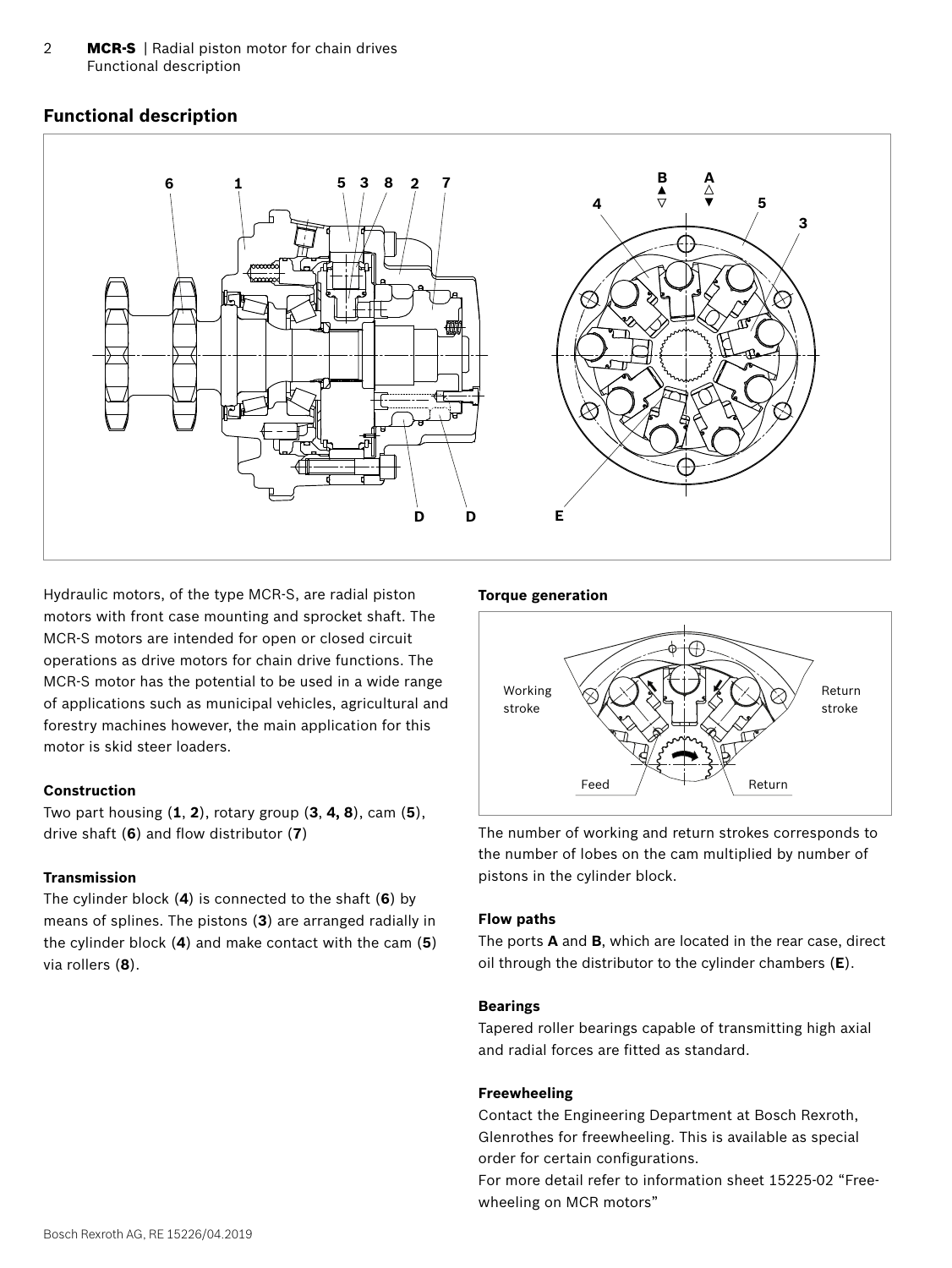#### **Two speed operation (2W)**

In mobile applications where vehicles are required to operate at high speed with low motor loads, the motor can be switched to a low-torque and high-speed mode. This is achieved by operating an integrated valve which directs hydraulic fluid to only two-thirds of the motor while continuously re-circulating the fluid in the other third. A unique feature of the Rexroth valve is that the recirculating fluid is taken from the low pressure boost circuit. This ensures there is minimal impact on motor efficiency and that this efficiency is identical in both directions. The motor maximum speed remains unchanged.

Bosch Rexroth has developed a special spool valve to allow smooth switching to reduced displacement whilst on the move. This is known as "soft-shift" and is a standard feature of 2W motors. However, the spool valve requires an additional sequence valve or electro-proportional control to operate in "soft-shift" mode.

For more detail refer to information sheet 15225-03 "MCR 2-Speed soft-shift".

#### **▼ Schematic**



#### **Flushing valve**

In a closed circuit, the same hydraulic fluid continuously flows between the pump and the motor which could lead to overheating of the hydraulic fluid and damage to system components.

The function of the flushing valve option is to replace hydraulic fluid in the closed circuit with cooler fluid from the reservoir. When the hydraulic motor is operated under load, either in the clockwise or anti-clockwise direction, the flushing spool opens and takes a fixed flow of fluid through an orifice from the low pressure side of the motor. This flow is directed into the motor case and back to the system reservoir via the motor case drain. Fluid volume in the low pressure side of the circuit is maintained by cool fluid drawn from the reservoir by the boost pump. The flushing feature incorporates a relief valve which ensures a minimum boost pressure is maintained, this operates at a standard setting of 14 bar (other options available on request).

Different orifice sizes may be used to select varying flows of flushing fluid. The following table gives flushing rate values based on a boost / charge pressure of 25 bar. For more detail refer to information sheet 15225-01 "Standard flushing on MCR motors".

#### **▼ Schematic**



#### **Flushing flow rates**

| Flushing code <sup>2)</sup> | <b>Orifice size</b> | Flow at 25 bar <sup>1)</sup> |
|-----------------------------|---------------------|------------------------------|
|                             | [mm]                | [1/min]                      |
| F0                          | Ø0.0                | 0                            |
| F1                          | Ø1.0                | 3                            |
| ${\sf F2}_-$                | Ø1.5                | 5                            |
| F4                          | Ø2.0                | 10                           |
| F6                          | Ø2.3                | 13.5                         |
| F7                          | Ø1.7                | 7                            |
| F8                          | Ø2.2                | 12.5                         |
| Pressure code               | <b>Pressure</b>     |                              |
|                             | [bar]               |                              |
| $F_2$                       | 2                   |                              |
| $F_6$                       | 6                   |                              |
| $F_0$                       | 16                  |                              |

1) 0.6 mm Shim, Cracking pressure =  $11\pm3$  bar (Standard), others are available as "SO".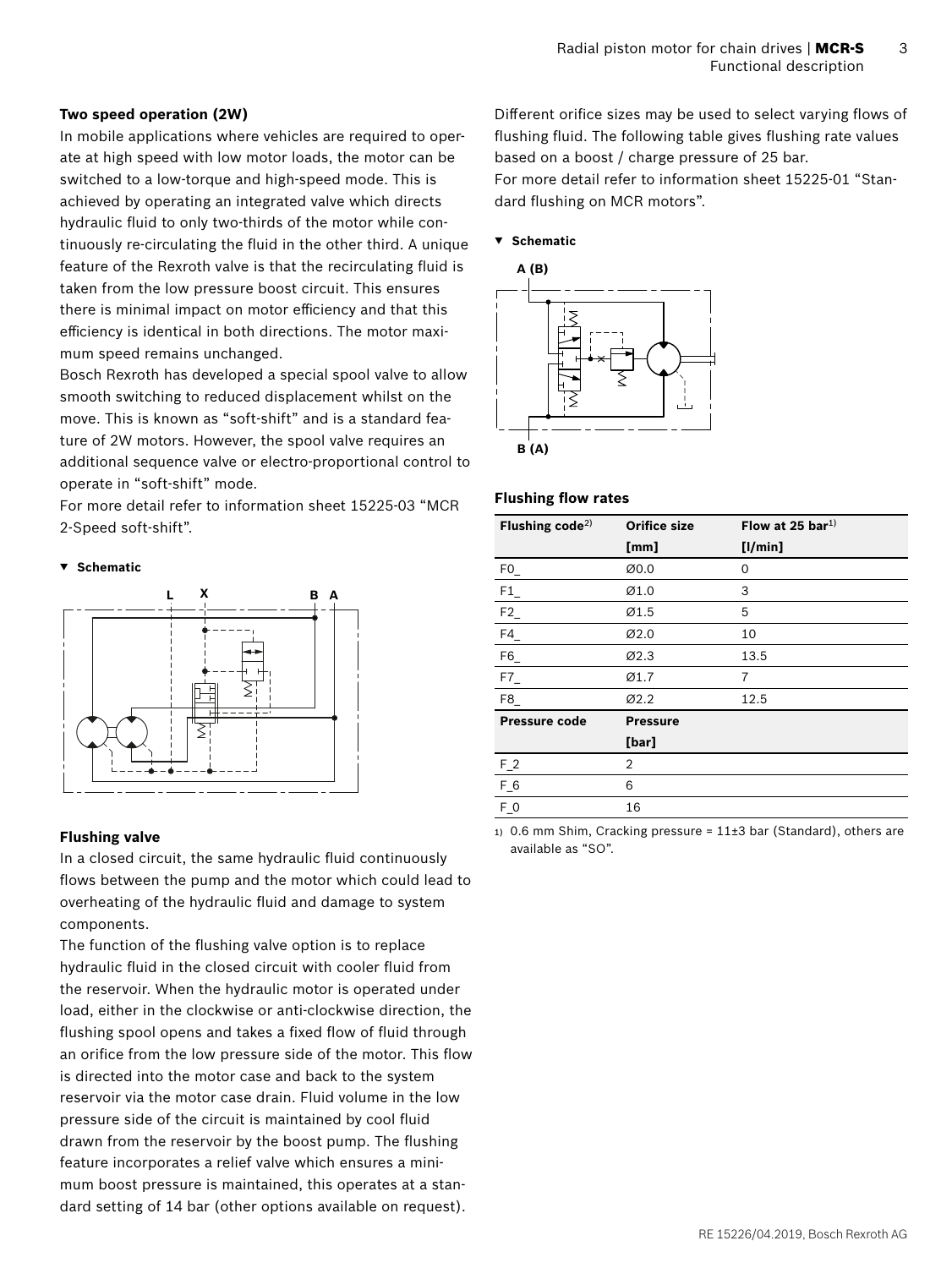4 **MCR-S** | Radial piston motor for chain drives Functional description

#### **Parking brake (form brake)**

The form brake consists of a toothed brake piston (**10**) which is housed within the motor's front case (**1**). The brake piston is prevented from rotating by dowel pins (**12**). The cylinder block (**4**) which is splined onto the motor's shaft (**6**) has teeth formed on its forward face (**13**) which engage with the teeth on the brake piston and prevent rotation of the shaft. This engagement is maintained by an annular arrangement of springs (**11**). To release the brake, hydraulic pressure is applied to the brake piston chamber (**9**) via the port (**Z**) to compresses the springs and disengage the teeth.

#### **Notice**

 $\blacktriangleright$  This brake is not for dynamic use!

#### **▼ Schematic diagrams**





#### **Speed sensor**

A Hall-effect speed sensor (**16**) may be fitted as an option, giving a two-channel output of phase-displaced square waves, and enabling detection of speed and direction. A toothed target disc (**17**) is fitted to the motor cylinder block (**4**), and the sensor, fitted to a port in the rear case, produces a pulse on each channel as each tooth passes in front of it. The frequency of the pulses is proportional to the rotational speed. Motor can be made speed sensor ready with special order (SO).

For more details and available options refer to the information sheet 15226-06 "Speed sensors on MCR motors"



#### **Direction of shaft rotation with flow**

(viewed from drive shaft)

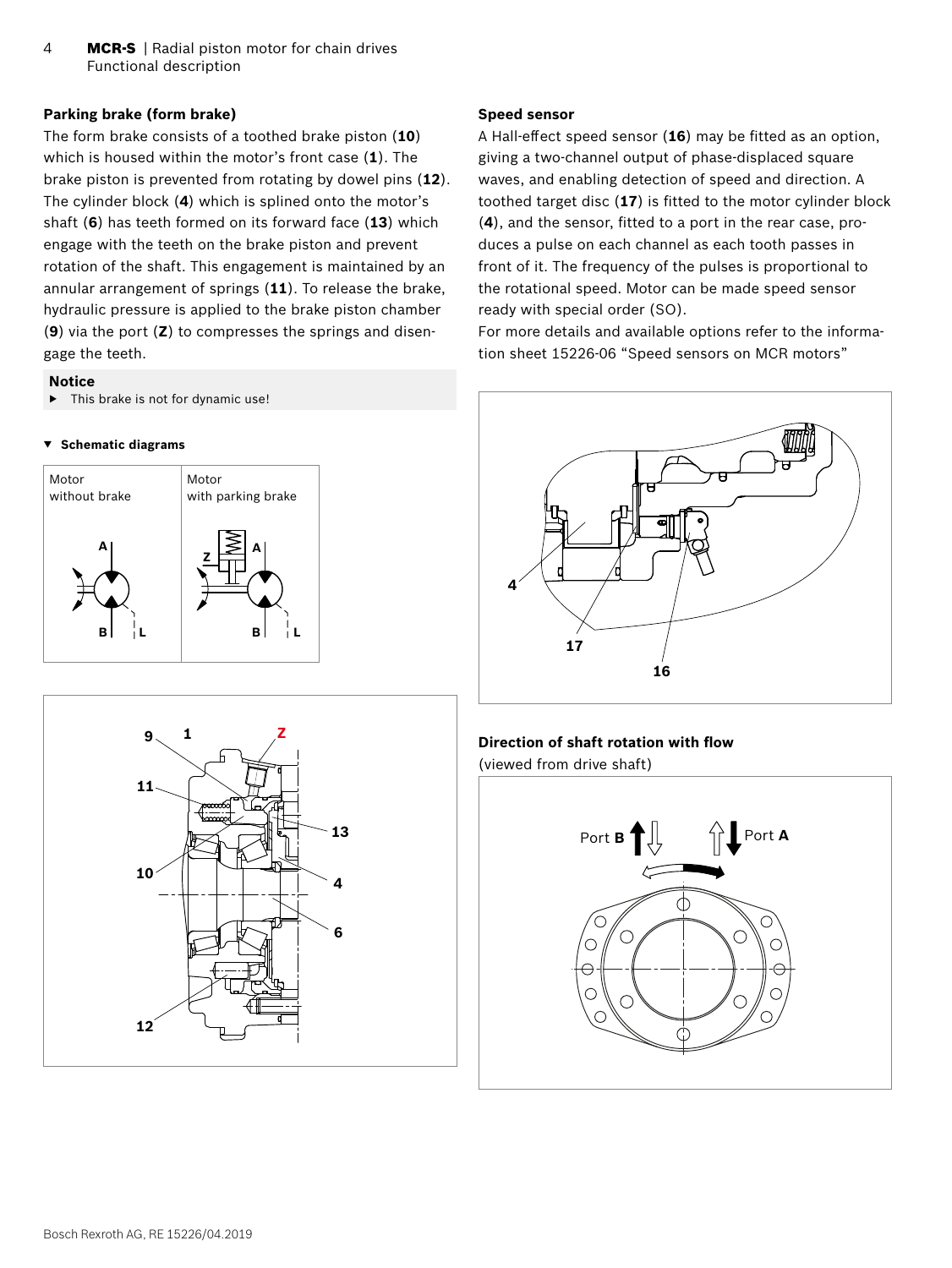# <span id="page-4-0"></span>**Ordering code**

|                     | 01                                                                                                                               | 02 | 03           | 04 | 05 | 06           |  | 07 | 08 | 09 | 10 | 11 | 12         | 13      | 14 | 15 | 16             |
|---------------------|----------------------------------------------------------------------------------------------------------------------------------|----|--------------|----|----|--------------|--|----|----|----|----|----|------------|---------|----|----|----------------|
|                     | <b>MCR</b>                                                                                                                       | 4  | $\mathbf{s}$ |    |    | $\mathbf{z}$ |  |    |    |    |    |    |            |         |    |    |                |
| Radial piston motor |                                                                                                                                  |    |              |    |    |              |  |    |    |    |    |    |            |         |    |    |                |
|                     | 01 Radial-piston type, low-speed, high-torque motor                                                                              |    |              |    |    |              |  |    |    |    |    |    | <b>MCR</b> |         |    |    |                |
|                     | <b>Frame size</b>                                                                                                                |    |              |    |    |              |  |    |    |    |    |    |            |         |    |    |                |
|                     | 02 Frame size                                                                                                                    |    |              |    |    |              |  |    |    |    |    |    |            | 4       |    |    |                |
|                     | <b>Housing type</b>                                                                                                              |    |              |    |    |              |  |    |    |    |    |    |            |         |    |    |                |
|                     | 03 Front case mounting flange                                                                                                    |    |              |    |    |              |  |    |    |    |    |    |            | s       |    |    |                |
|                     |                                                                                                                                  |    |              |    |    |              |  |    |    |    |    |    |            |         |    |    |                |
|                     | Nominal size, displacement $V_g$ in cm <sup>3</sup> /rev<br>04 Frame size 4, high displacement: motors use stepped pistons<br>HD |    |              |    |    |              |  |    |    |    |    |    | 470        |         |    |    |                |
|                     | <b>Drive shaft</b>                                                                                                               |    |              |    |    |              |  |    |    |    |    |    |            |         |    |    |                |
|                     | 05 Sprocket shaft (9 teeth)                                                                                                      |    |              |    |    |              |  |    |    |    |    |    |            |         |    |    | <b>S106</b>    |
|                     | Sprocket shaft (11 teeth)                                                                                                        |    |              |    |    |              |  |    |    |    |    |    |            |         |    |    | <b>S130</b>    |
|                     | <b>Rear shaft</b>                                                                                                                |    |              |    |    |              |  |    |    |    |    |    |            |         |    |    |                |
|                     | 06 Without rear shaft                                                                                                            |    |              |    |    |              |  |    |    |    |    |    |            |         |    |    | z              |
| <b>Series</b>       |                                                                                                                                  |    |              |    |    |              |  |    |    |    |    |    |            |         |    |    |                |
|                     | 07 Series 33                                                                                                                     |    |              |    |    |              |  |    |    |    |    |    |            |         |    |    | 33             |
| <b>Brake</b>        |                                                                                                                                  |    |              |    |    |              |  |    |    |    |    |    |            |         |    |    |                |
|                     | 08 Without brake                                                                                                                 |    |              |    |    |              |  |    |    |    |    |    |            |         |    |    | A0             |
|                     | With form brake                                                                                                                  |    |              |    |    |              |  |    |    |    |    |    |            | 2200 Nm |    |    | F <sub>2</sub> |
| <b>Seals</b>        |                                                                                                                                  |    |              |    |    |              |  |    |    |    |    |    |            |         |    |    |                |
|                     | 09   NBR (nitrile rubber)                                                                                                        |    |              |    |    |              |  |    |    |    |    |    |            |         |    |    | M              |
|                     | FKM (fluoroelastomer)                                                                                                            |    |              |    |    |              |  |    |    |    |    |    |            |         |    |    | V              |
|                     | Single/two-speed operation                                                                                                       |    |              |    |    |              |  |    |    |    |    |    |            |         |    |    |                |
|                     | $ 10 $ Single speed, standard direction of rotation                                                                              |    |              |    |    |              |  |    |    |    |    |    |            |         |    |    | 1 <sub>L</sub> |
|                     | Bi-directional two speed, standard direction of rotation                                                                         |    |              |    |    |              |  |    |    |    |    |    |            |         |    |    | 2WL            |
| <b>Ports</b>        |                                                                                                                                  |    |              |    |    |              |  |    |    |    |    |    |            |         |    |    |                |
|                     | 11 Tapped with UNF thread (ISO11926)                                                                                             |    |              |    |    |              |  |    |    |    |    |    |            |         |    |    | 12             |
| <b>Studs</b>        |                                                                                                                                  |    |              |    |    |              |  |    |    |    |    |    |            |         |    |    |                |
|                     | 12 Without studs (no code)                                                                                                       |    |              |    |    |              |  |    |    |    |    |    |            |         |    |    |                |
|                     | <b>Speed sensor</b>                                                                                                              |    |              |    |    |              |  |    |    |    |    |    |            |         |    |    |                |
|                     | 13 Without sensor (no code)                                                                                                      |    |              |    |    |              |  |    |    |    |    |    |            |         |    |    |                |
|                     | Sensor ready (DSA)                                                                                                               |    |              |    |    |              |  |    |    |    |    |    |            |         |    |    | P3             |
|                     | Sensor (DSA2)                                                                                                                    |    |              |    |    |              |  |    |    |    |    |    |            |         |    |    | <b>P5</b>      |
|                     | <b>Flushing</b>                                                                                                                  |    |              |    |    |              |  |    |    |    |    |    |            |         |    |    |                |
|                     | 14 Without flushing (no code)                                                                                                    |    |              |    |    |              |  |    |    |    |    |    |            |         |    |    |                |
|                     | With flushing (see table on page 3)                                                                                              |    |              |    |    |              |  |    |    |    |    |    |            |         |    |    | $F_{\perp}$    |
|                     | <b>Special order</b>                                                                                                             |    |              |    |    |              |  |    |    |    |    |    |            |         |    |    |                |
|                     | 15 Special feature                                                                                                               |    |              |    |    |              |  |    |    |    |    |    |            |         |    |    | <b>SOXXX</b>   |
| Other               |                                                                                                                                  |    |              |    |    |              |  |    |    |    |    |    |            |         |    |    |                |
|                     | 16 Mark in text here                                                                                                             |    |              |    |    |              |  |    |    |    |    |    |            |         |    |    | $\star$        |
|                     |                                                                                                                                  |    |              |    |    |              |  |    |    |    |    |    |            |         |    |    |                |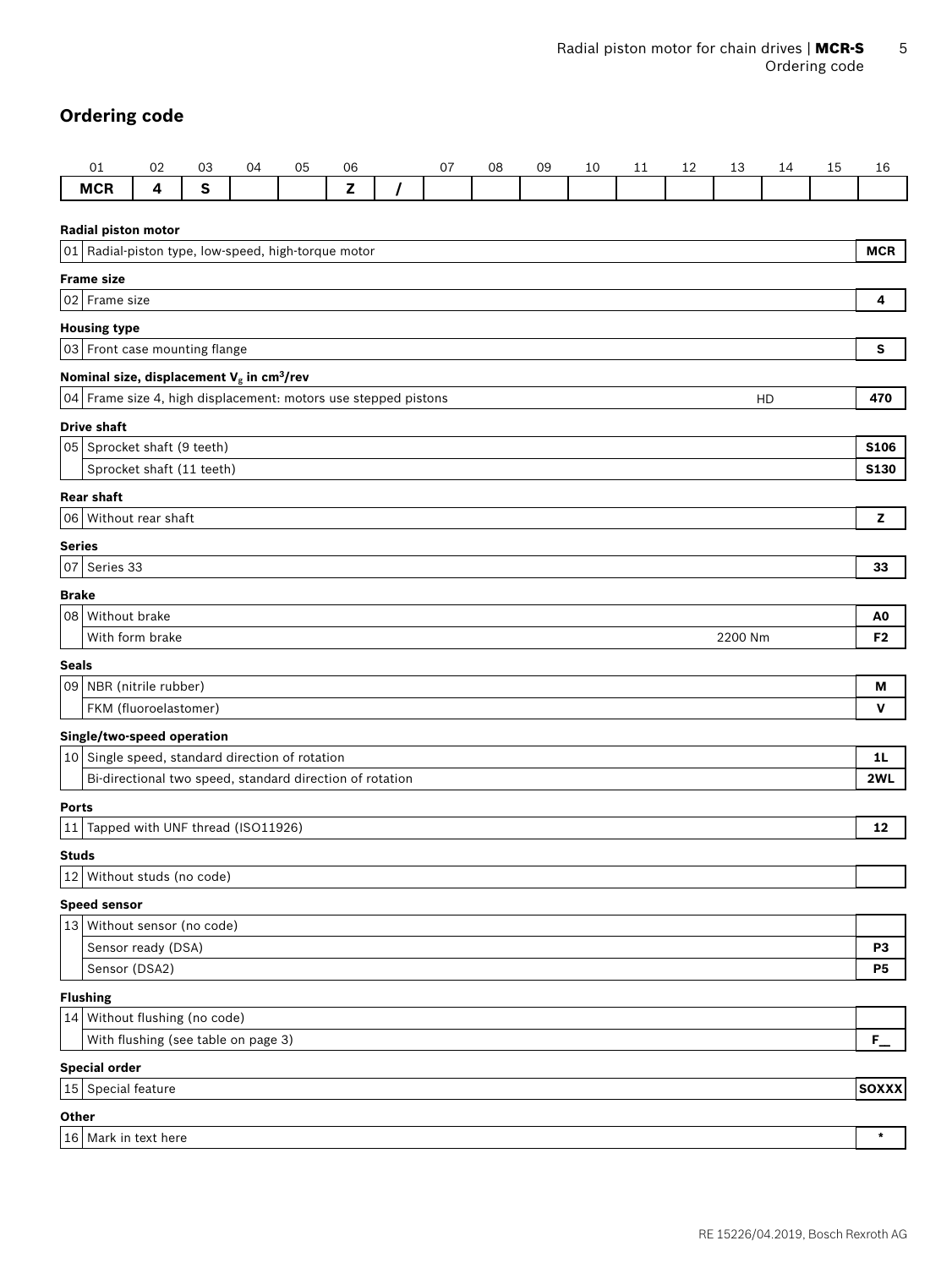# <span id="page-5-0"></span>**Technical data**

|                          |                      | MCR4                                   |
|--------------------------|----------------------|----------------------------------------|
|                          |                      | Front case flange mounting             |
|                          |                      | Threaded per ISO11926                  |
|                          |                      | see page 10                            |
|                          |                      |                                        |
| $m$                      | kg                   | 33                                     |
| m                        | kg                   | 35                                     |
|                          |                      | Mineral oil type HLP/HLVP to DIN 51524 |
|                          |                      | ISO 4406, Class 20/18/15               |
| $v_{\text{min/max}}$     | mm <sup>2</sup> /s   | 10 to 2000                             |
| $\theta_{\sf min/max}$   | $^{\circ}$ C         | $-20$ to $+115$                        |
|                          |                      | High displacement                      |
| $\Delta p_{\text{max}}$  | bar                  | 400                                    |
| $p_{\text{max}}$         | bar                  | 420                                    |
| $p_{\mathsf{case\,max}}$ | bar                  | 10                                     |
|                          |                      | MCR4                                   |
| $V_{\rm g}$              | cm <sup>3</sup> /rev | 470                                    |
|                          | Nm/bar               | 6                                      |
| $T_{\text{max}}$         | Nm                   | 2992                                   |
| $n_{\min}$               | rpm                  | 0.5                                    |
| $n_{\text{max}}$         | rpm                  | 420                                    |
| $n_{\text{max}}$         | rpm                  | 420                                    |
|                          |                      | MCR4                                   |
|                          |                      | F <sub>2</sub>                         |
| $T_{\text{brake min}}$   | Nm                   | 2200                                   |
|                          |                      | See notice                             |
| $p_{\text{max}}$         | bar                  | 40                                     |
| $V_{\rm rel}$            | cm <sup>3</sup>      | 22.9                                   |
|                          |                      |                                        |

- 1) Ensure motor case is filled with oil prior to start-up. See instruction manual 15215-B.
- 2) For installation and maintenance details, please see instruction manual 15215-B.
- 3) For any other fluid type contact the Engineering Department at Bosch Rexroth, Glenrothes.
- 4) Extension of the allowable temperature range may be possible depending on specification. Please consult Bosch Rexroth Engineering Department in Glenrothes for further details.
- 5) Maximum values should only be applied for a small portion of the duty cycle. Please consult Bosch Rexroth Engineering. Department in Glenrothes for motor life calculations based on particular operating cases.
- 6) When operating motors in series, please consult Bosch Rexroth Engineering Department in Glenrothes.
- 7) For continuous operation at speeds <5 rpm please consult Bosch Rexroth Engineering Department in Glenrothes.
- 8) Based on nominal no-load Δ*p* of 20 bar in full-displacement mode.
- 9) Warning!
- During the running in period of the motor (min. 20 hrs) it should not be run unloaded at >100 rpm.
- 10) For details of other displacements contact Bosch Rexroth Engineering Department in Glenrothes

#### **Notice**

- ▶ Motor performance values are based on theoretical calculations.
- ▶ Efficiencies are not taken into consideration for theoretical calculations.
- ▶ Brake torque accounts for tolerances. Values are valid when used with standard mineral oil (HLP).
- ▶ For brake release pressures, please refer to the MCRS installation drawing.

Please refer the related foot notes for more details.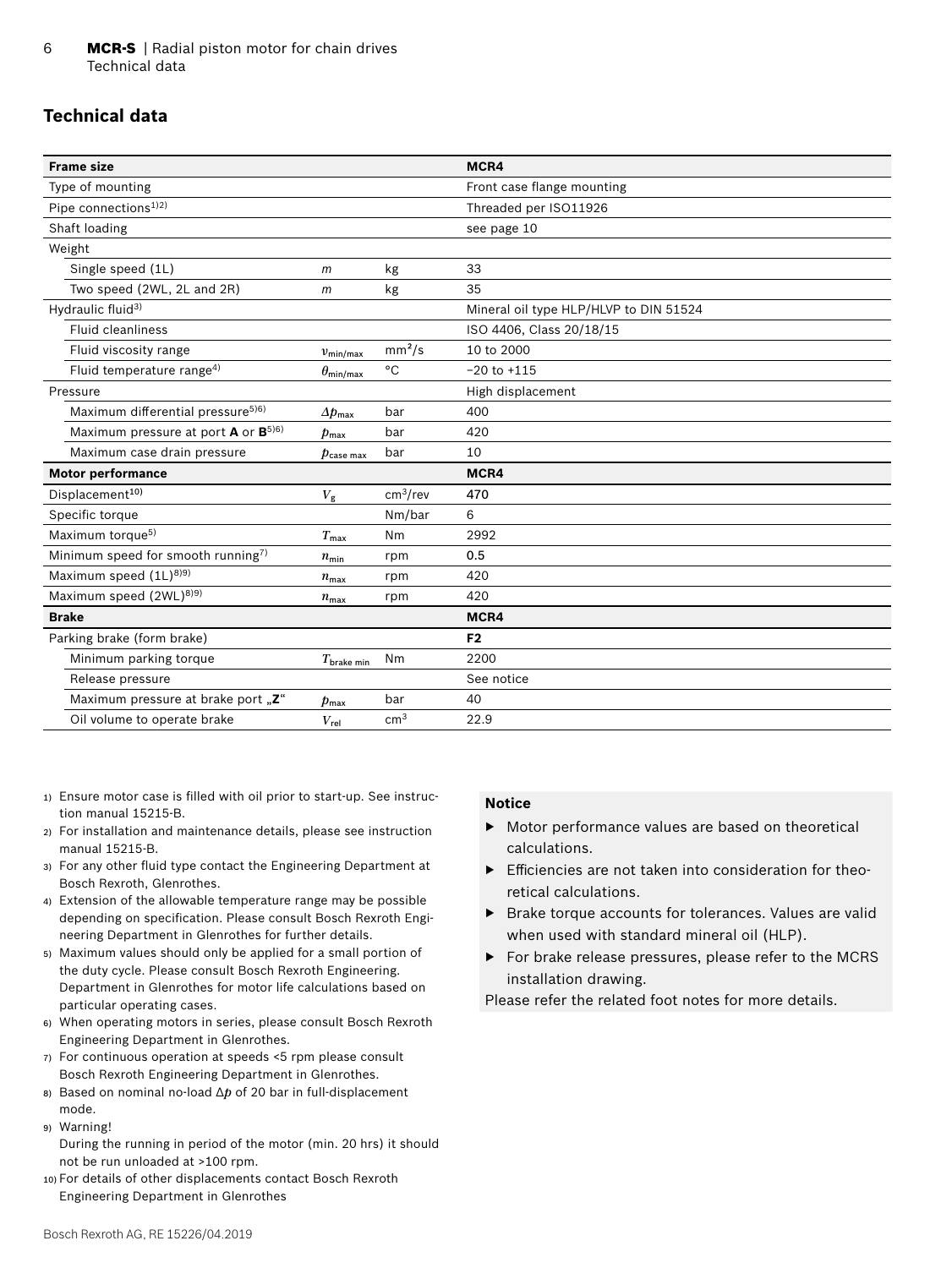# <span id="page-6-0"></span>**Efficiencies**

#### **▼ Mechanical efficiency**



#### **▼ Volumetric efficiency**



## **Notice**

For specific performance information or operating conditions contact the Engineering Department at Bosch Rexroth, Glenrothes.



Speed  $n/n_{\text{max}}$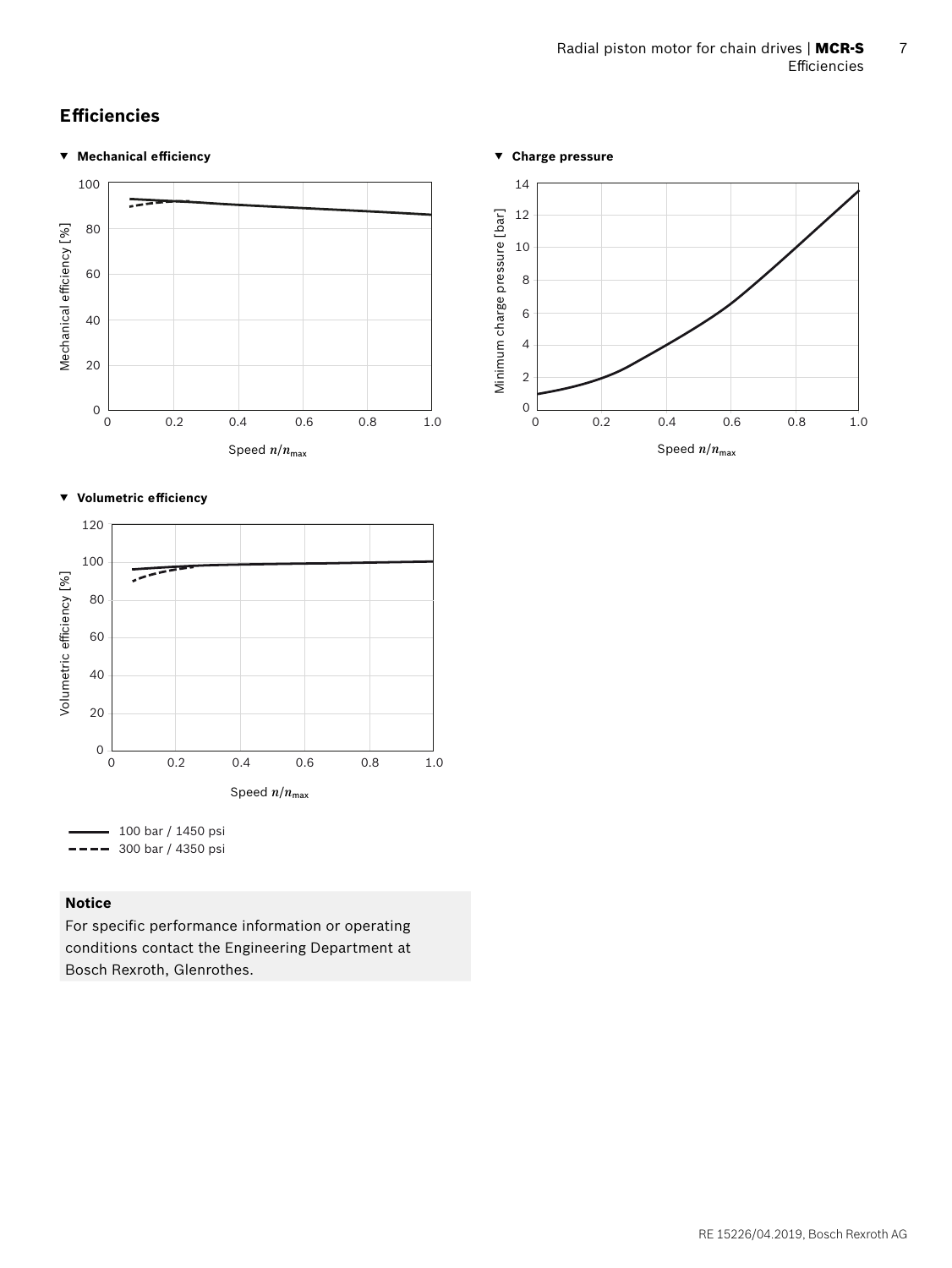<span id="page-7-0"></span>8 **MCR-S** | Radial piston motor for chain drives Permitted loading on drive shaft

## **Permitted loading on drive shaft**

(Speed *n* = 50 rpm, pressure differential *Δp* = 250 bar, 2000 hrs L10 life at 50 °C)

#### **Drive shaft ...3F F180...**

Maximum radial load  $F_{\rm R \, max}$  (with axial load  $F_{\rm ax}$  = 0)



Maximum axial load  $F_{\text{ax max}}$  (with radial load  $F_{\text{R}} = 0$ ):  $F_{\text{ax max}} = 30700 \text{ N } \leftarrow +$  $F_{\text{ax max}}$  = 25200 N  $\rightarrow$  -

#### **Notice**

- ▶ These values and graphs are for initial guidance only
- ▶ To ensure maximum bearing life, the rear sprocket should be used to drive whichever axle experiences the greater tractive forces/radial loads
- ▶ For actual motor life calculations under typical or specified duty cycles, contact the engineering department at Bosch Rexroth, Glenrothes.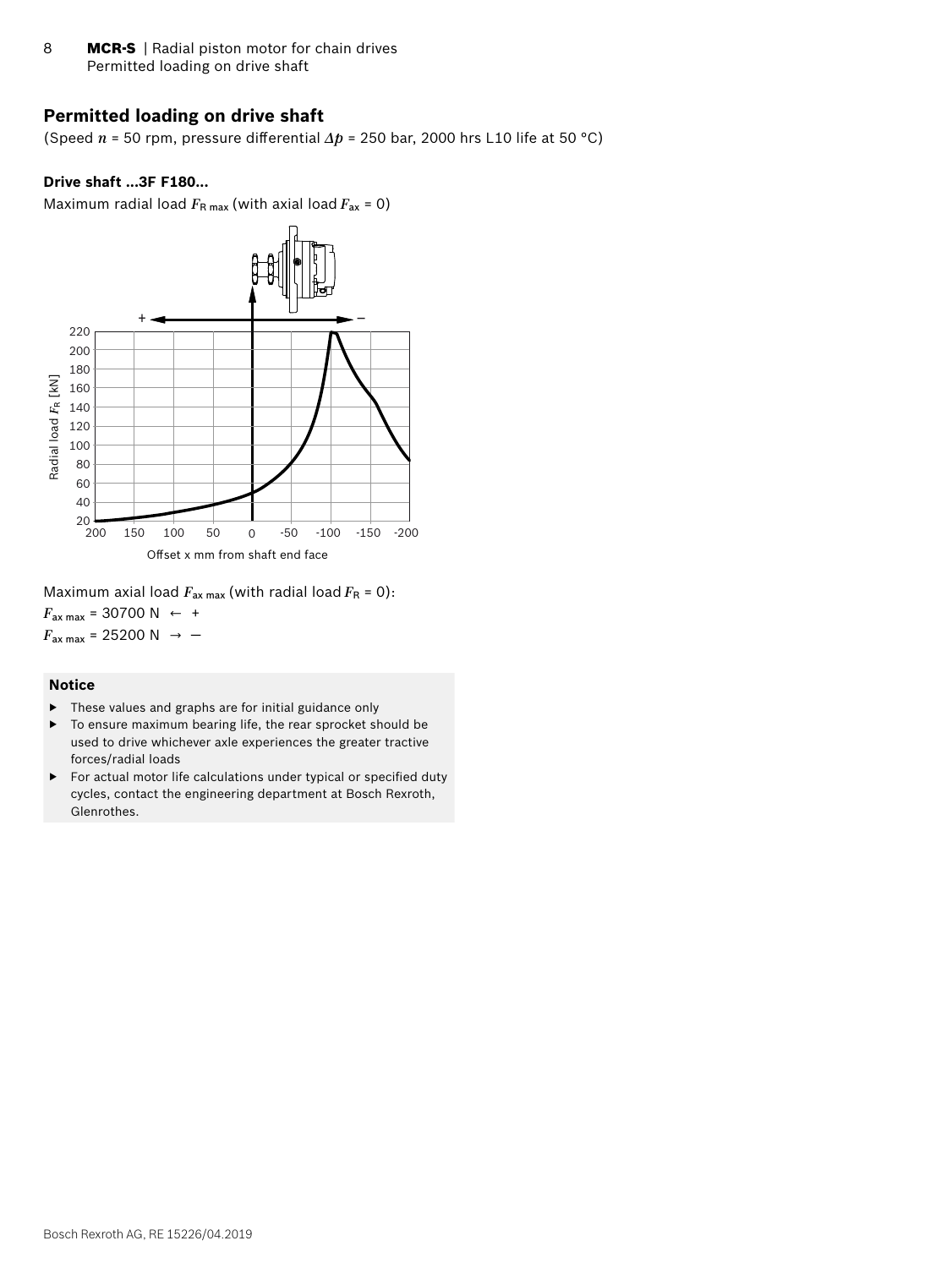# <span id="page-8-0"></span>**Dimensions**

### **MCR-S single speed (1L)**



| Ports |  |
|-------|--|

| Motor | <b>Designation</b><br><b>Port function</b> |               | <b>Standard</b><br><b>Size</b> |              | $\boldsymbol{p}_{\text{max}}$ [bar] | State <sup>2</sup> |
|-------|--------------------------------------------|---------------|--------------------------------|--------------|-------------------------------------|--------------------|
| MCR4  | A, B                                       | Inlet, outlet | ISO11926                       | 1 1/16-12 UN | 420/400 <sup>1)</sup>               |                    |
|       |                                            | Case drain-   | ISO11926                       | 3/4-16 UNF   | 10                                  |                    |
|       |                                            | Brake port    | ISO11926                       | 9/16-18 UNF  | 40                                  |                    |

1) Depends on nominal size

2) O = Must be connected (plugged on delivery) X = Plugged (in normal operation)

Before finalizing your design, request a binding installation drawing.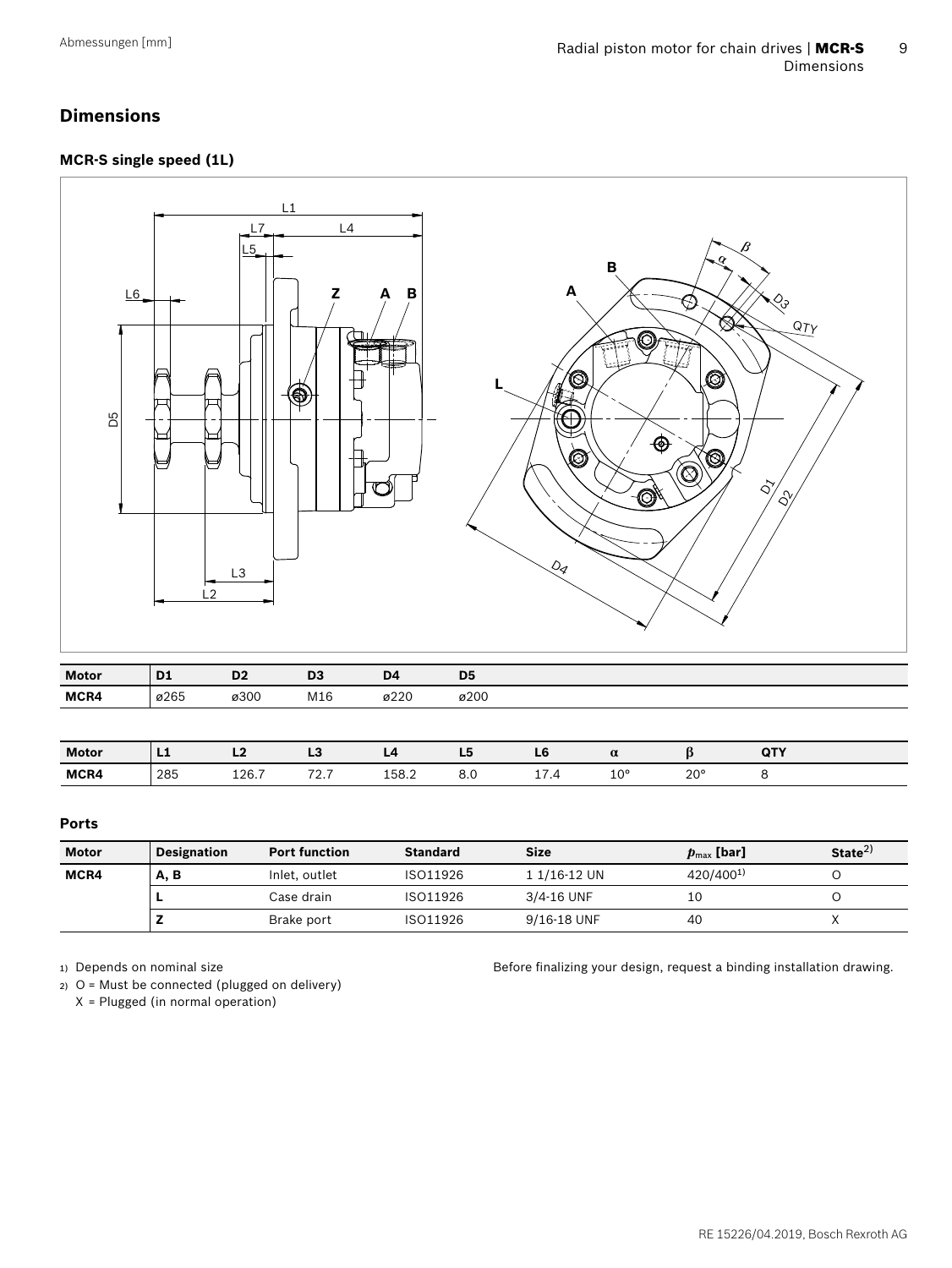10 **MCR-S** | Radial piston motor for chain drives Dimensions

#### **MCR-S two speed (2WL)**



#### **Ports**

| <b>Motor</b> | <b>Designation</b> | <b>Port function</b> | Code     | <b>Size</b>   | $p_{\text{max}}$ [bar] | State $^{2)}$ |
|--------------|--------------------|----------------------|----------|---------------|------------------------|---------------|
| MCR4         | A, B               | Inlet, outlet        | ISO11926 | 1 1/16-12 UNF | 420/400 <sup>1)</sup>  |               |
|              |                    | Case drain-          | ISO11926 | 3/4-16 UNF    | 10                     |               |
|              | $\lambda$          | Two speed            | ISO11926 | 9/16-18 UNF   | 40                     |               |
|              |                    | Brake port           | ISO11926 | 9/16-18 UNF   | 40                     |               |

Before finalizing your design, request a binding installation drawing.

1) Depends on nominal size

2) O = Must be connected (plugged on delivery)

X = Plugged (in normal operation)

Bosch Rexroth AG, RE 15226/04.2019